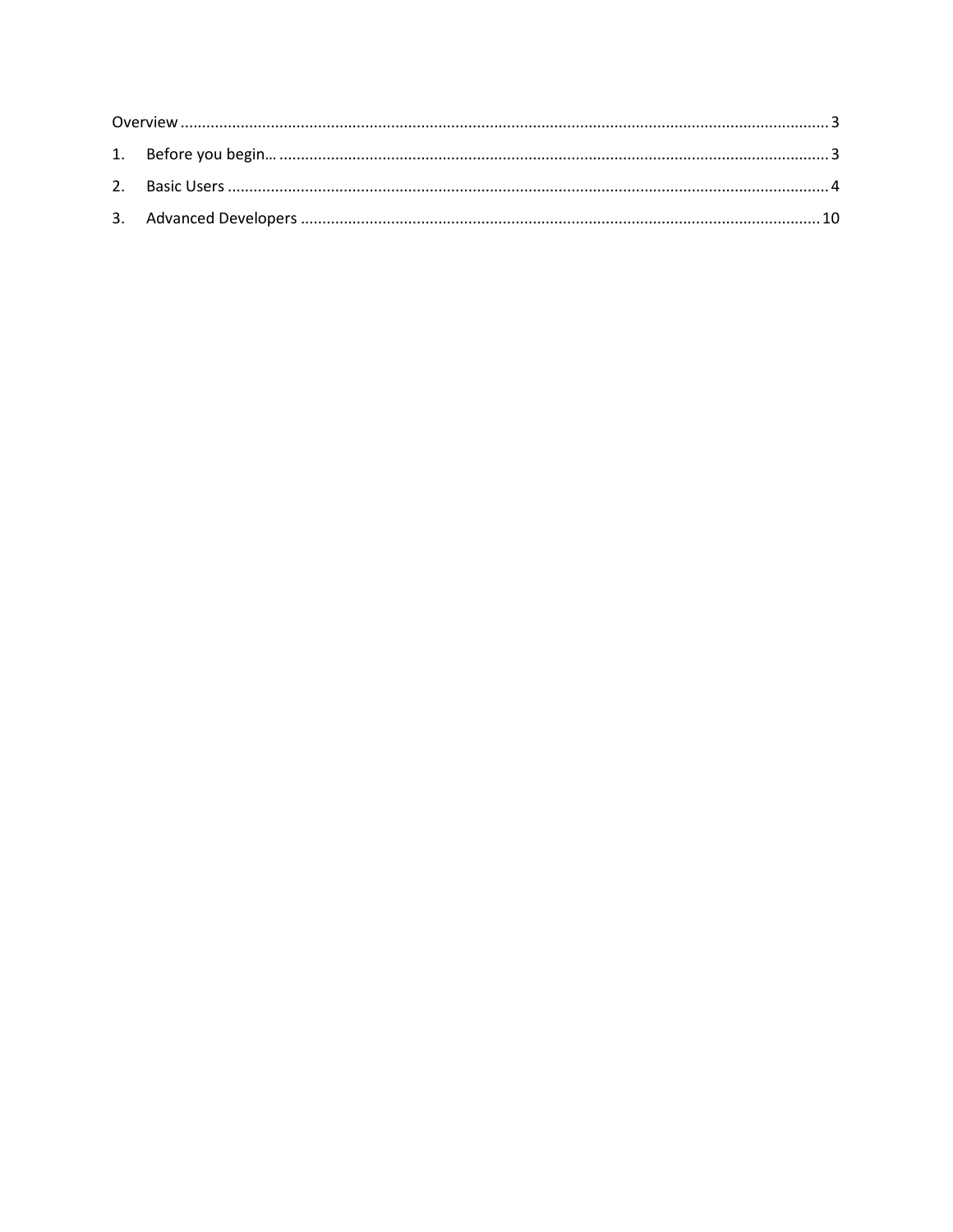#### <span id="page-2-0"></span>**Overview**

The purpose of this document is to provide a step-by-step guide to using the User Defined Models tab, which is located in the Options menu of the Transient Stability Add On in PowerWorld Simulator. The user defined model feature has been made available from version 17 onward. This tutorial aims to provide the basic steps for navigating the tabs of interest, loading, inserting, and using user defined models for transient analysis. Section [0](#page-2-2) is geared towards basic users, and section [3](#page-9-0) will provide a brief note for advanced developers.

### <span id="page-2-1"></span>**1. Before you begin…**

Download the sample files and projects from the PowerWorld website. The content is shown below.



The BasicUser folder contains four folders. The folders CppDLLs, FtnDLLs and ObjPslDLLs have identical DLLs of the GENCLS machine, IEEEST stabilizer, IEEET1 exciter and TGOV1 governor. In addition, the TestCases folder contains a case for illustrating the use of these DLLs.

Corresponding to the DLLs from the BasicUser folder, the AdvancedDeveloper folder contains various subfolders containing the source code for generating the respective DLLs. The project structure of Cpp\_IEEET1UDM is shown on the right-side of this page.

<span id="page-2-2"></span>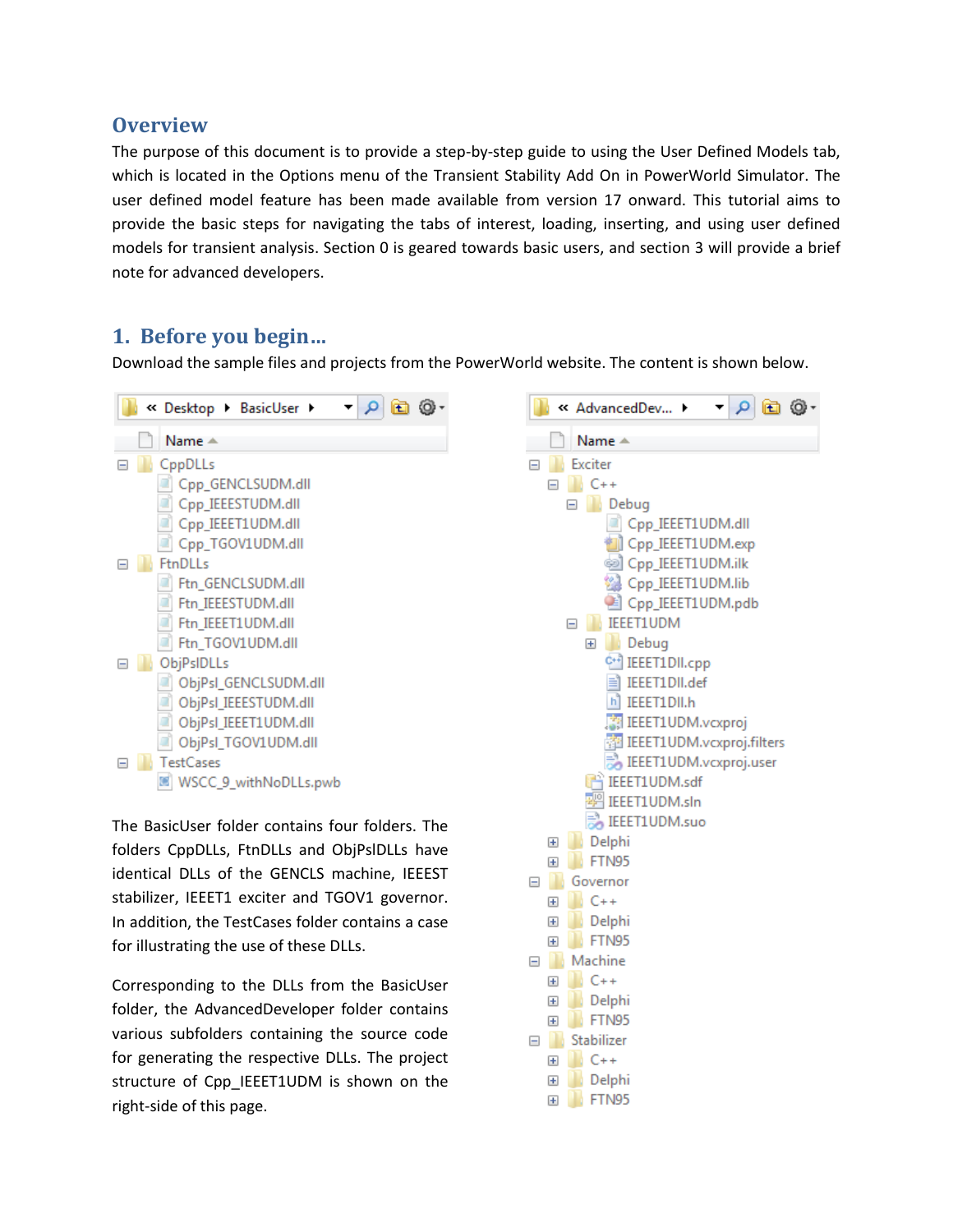## <span id="page-3-0"></span>**2. Basic Users**

It is likely that a basic user will receive a set of DLL files, each with one transient model of interest. (The development of these DLLs is left to the advanced developer.) This section will outline the steps in PowerWorld Simulator for loading, inserting and using user defined models.

1. Start PowerWorld Simulator, and navigate to File > Open Case…

|        | THE REAL PROPERTY OF STRIKE STRIKE STRIKE STRIKE STRIKE STRIKE STRIKE STRIKE STRIKE STRIKE STRIKE STRIKE STRIKE |   | $\blacksquare$                      | Simulator 18                        |
|--------|-----------------------------------------------------------------------------------------------------------------|---|-------------------------------------|-------------------------------------|
|        | File.                                                                                                           |   |                                     |                                     |
| Ъ      | New Case                                                                                                        |   | <b>Recent Cases</b>                 | Case Des                            |
| 쯿      | Open Case                                                                                                       |   | 1 WSCC_9_withNoDLLs                 | Case Sum                            |
| ťb     | Save Case                                                                                                       |   | Open Simulation Case (Ctrl+O) ODLLS | br<br>Custom C                      |
|        | Save Case As                                                                                                    | ٠ | 3 WSCC_9_withAIIDLLs                | Case                                |
| ţ      | New Oneline                                                                                                     |   |                                     |                                     |
| 풂      | Open Oneline                                                                                                    | ٠ |                                     | Add-                                |
| y<br>U | Save Oneline                                                                                                    |   |                                     | al Power Flo<br>ty Constraine       |
|        | Save Oneline As                                                                                                 |   |                                     | eserves                             |
|        | Export Oneline                                                                                                  |   |                                     | ble Transfer                        |
|        | Close Oneline                                                                                                   |   |                                     | d QV Curves<br><b>Ent Stability</b> |

2. Navigate to BasicUser > TestCases folder. Select the WSCC\_9\_withNoDLLs.pwb file, and click Open.

| O Open |                                                     |                        |      |     |                           | x<br>E         |
|--------|-----------------------------------------------------|------------------------|------|-----|---------------------------|----------------|
|        | BasicUser ▶ TestCases                               |                        | ٠    | $+$ | Search                    | α              |
|        | Organize $\star$ $\frac{m}{m}$ Views $\star$        | <b>New Folder</b><br>ш |      |     |                           | $\circledcirc$ |
| Name   | Date modified                                       | <b>Type</b>            | Size |     |                           |                |
| I      | WSCC_9_withNoDLLs.pwb<br><b>PWB File</b><br>21.4 KB |                        |      |     |                           |                |
|        |                                                     |                        |      |     |                           |                |
|        |                                                     |                        |      |     |                           |                |
|        |                                                     |                        |      |     |                           |                |
|        |                                                     |                        |      |     |                           |                |
|        |                                                     |                        |      |     |                           |                |
|        | File name: WSCC_9_withNoDLLs.pwb                    |                        |      | ▼   | PowerWorld Binary (*.pwb) |                |
|        |                                                     |                        |      |     | Open                      | Cancel         |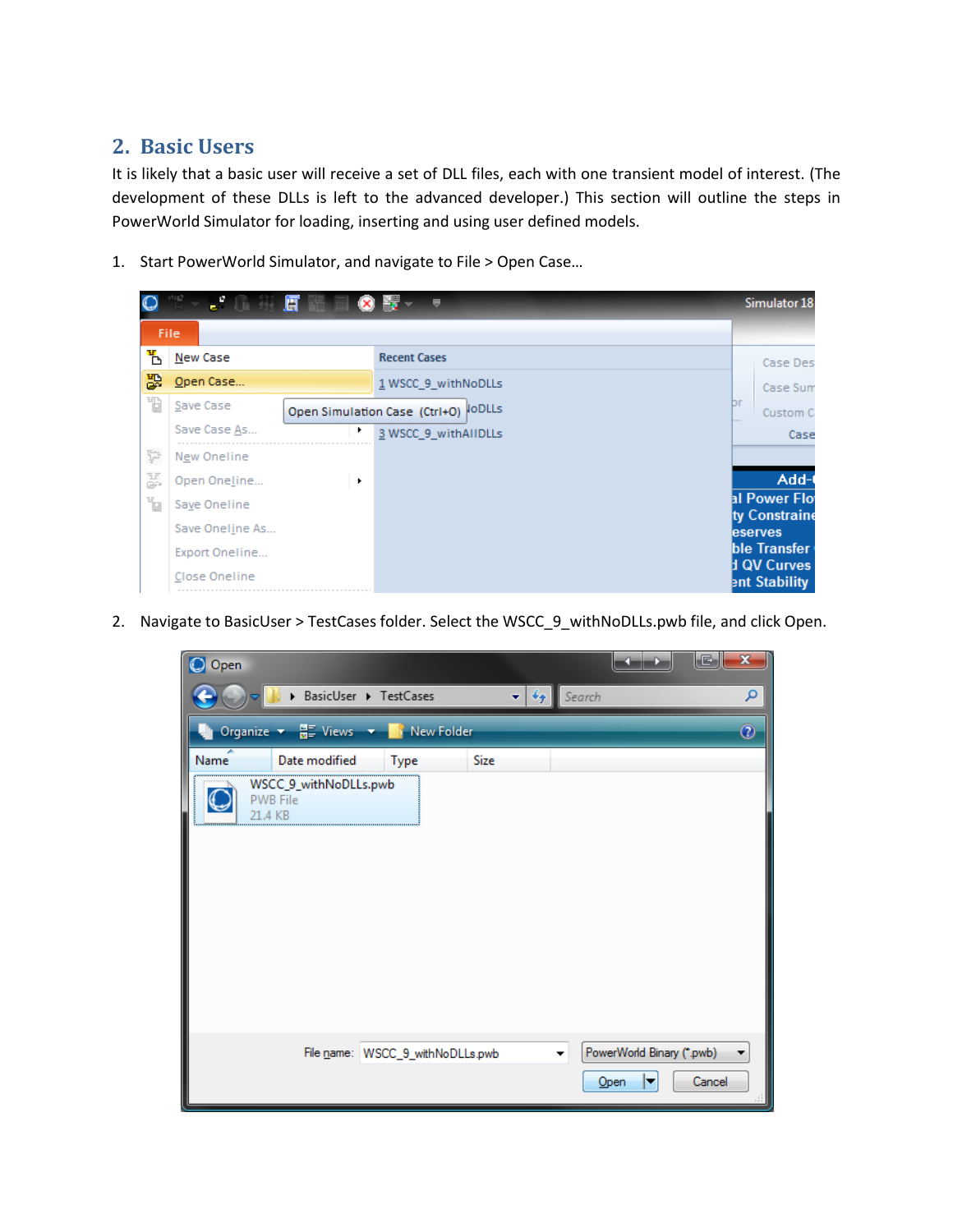3. Once the case loads, navigate to the Case Information tab. In Model Explorer, navigate to the Transient Stability > Summary > Generator model use option in the left-side menu.



In the Generator Model Summary tab the machine, exciter, governor and stabilizer models in use are displayed. These models are built-in models supported by PowerWorld Simulator. In the subsequent steps, user defined models will be inserted to replace these models.

4. Ensure that Simulator is in Run Mode. Navigate to the Transient Stability in the Add Ons tab. In the left-side menu, click on Options > User Defined Models. This is currently empty because no user defined models have been selected/inserted.

| 智 → 2 危 辩 厦 謡<br>O                                                                                                                                                                                                                                                                                                                                                                                                                                                   |                                                                                                                                                                                                                                                                                                                                                                                                                                                                                                                                                                                              | Transient Stability Analysis - Case: WSCC_9_withNoDLLs.pwb Status: Initialized   Simulator 18 Beta                                                                            |                                                                                     |                                                                         |                                                                          | Kalendar Ga            |
|----------------------------------------------------------------------------------------------------------------------------------------------------------------------------------------------------------------------------------------------------------------------------------------------------------------------------------------------------------------------------------------------------------------------------------------------------------------------|----------------------------------------------------------------------------------------------------------------------------------------------------------------------------------------------------------------------------------------------------------------------------------------------------------------------------------------------------------------------------------------------------------------------------------------------------------------------------------------------------------------------------------------------------------------------------------------------|-------------------------------------------------------------------------------------------------------------------------------------------------------------------------------|-------------------------------------------------------------------------------------|-------------------------------------------------------------------------|--------------------------------------------------------------------------|------------------------|
| <b>File</b><br>Case Information                                                                                                                                                                                                                                                                                                                                                                                                                                      | <b>Draw</b><br>Onelines<br>Tools                                                                                                                                                                                                                                                                                                                                                                                                                                                                                                                                                             | Add Ons<br>Window<br>Options                                                                                                                                                  |                                                                                     |                                                                         |                                                                          | $\land$ (?) = $\Box$ X |
| $\alpha$ Abort<br><b>Edit Mode</b><br>$\mathbb{E}$ Log<br>Run Mode<br><b>NAP</b> Script -<br>Mode<br>Log                                                                                                                                                                                                                                                                                                                                                             | 曲<br>$\bigcirc$<br>Primal LP<br>OPF Case<br><b>OPF Options</b><br>SCOPF<br>and Results<br>Info $\sim$<br>Optimal Power Flow (OPF)                                                                                                                                                                                                                                                                                                                                                                                                                                                            | $\mathbb{Z}$<br>$\overline{\mathbb{R}}$<br>Refine Model<br>QV<br><b>PV</b><br>PV and QV Curves (PVQV)                                                                         | $\frac{1}{2}$<br>₩<br>ATC<br>Transient<br>Stability<br><b>ATC</b>                   | 快<br><b>Stability</b><br>Case Info -<br><b>Transient Stability (TS)</b> | 纂<br><b>All</b><br>GIC<br>Scheduled<br>Actions<br><b>GIC</b><br>Schedule |                        |
| <b>Simulation Status</b><br>Not Initialized                                                                                                                                                                                                                                                                                                                                                                                                                          |                                                                                                                                                                                                                                                                                                                                                                                                                                                                                                                                                                                              |                                                                                                                                                                               |                                                                                     |                                                                         |                                                                          |                        |
| <b>Run Transient Stability</b><br>Pause<br><b>Select Step</b><br>$\triangleright$ - Simulation<br>4 Options<br>General<br>Power System Model<br>Result Options<br><b>Generic Limit Monitors</b><br><b>Liser Defined Models</b><br>Distributed Computing<br><b>D</b> - Result Storage<br>$\triangleright$ -Plots<br><b>D</b> - Results from RAM<br><b>D</b> Transient Limit Monitors<br>▷ States/Manual Control<br>$\triangleright$ · Validation<br>-SMIB Eigenvalues | Abort<br>Options<br>Note: Changes made to option entries are saved immediately and will be applied during the next transient stability run.<br>General   Power System Model   Result Options   Generic Limit Monitors   User Defined Models   Distributed Computing<br>Ordered list of paths for finding User Defined Model DLLs<br>Click on button below to define a browsing path<br>Edit Browsing Path<br>医非認 招 的的<br>膘<br><b>Liser Defined Models</b><br>All<br><b>HAI</b> All<br>UserDefinedExciter<br>UserDefinedGovern<br>UserDefinedLoadMo<br>UserDefinedMachine<br>UserDefinedMTDCC | Restore Reference   For Contingency:   UDM_COMBINED_DEMO<br>automatically detected<br>Object Type Device Status Sub-Intervals Model Name DLL Valid Other Object<br>None Defin | $\cdot$<br>Place User Defined Model DLLs in<br>these directories where they will be |                                                                         |                                                                          |                        |

5. Click on the Edit Browsing Path button.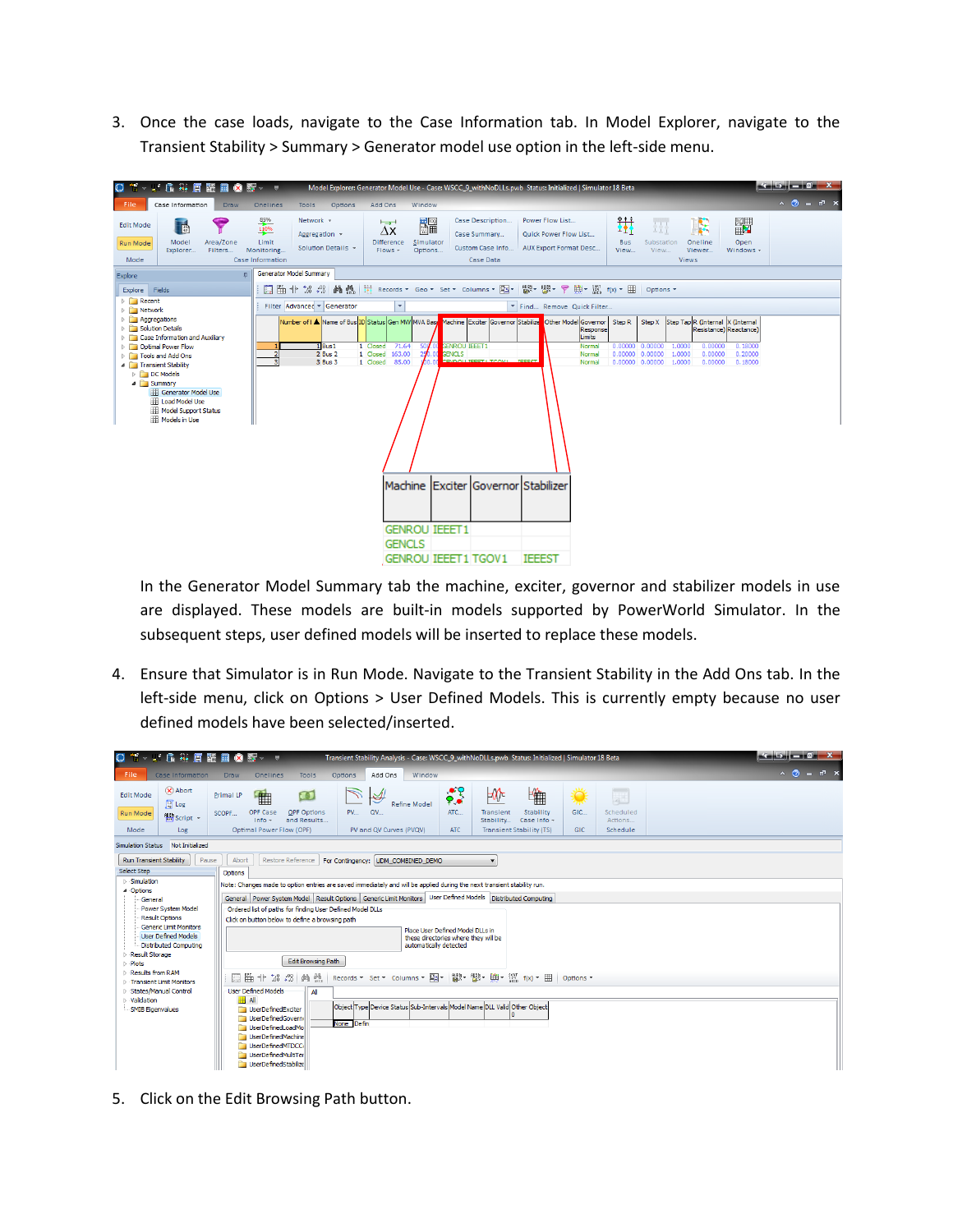6. In the window below, click Browse.

| <b>Edit Browsing Path</b>                                 | 同<br>Ж               |
|-----------------------------------------------------------|----------------------|
| Ordered list of paths for finding User Defined Model DLLs |                      |
|                                                           | A                    |
|                                                           |                      |
|                                                           | Browse               |
| Add<br>Delete<br>Replace                                  | Delete Invalid Paths |
|                                                           |                      |
|                                                           | Cancel<br>OK         |

7. Then, browse for the BasicUser > CppDLLs folder. Click OK.

| <b>Browse For Folder</b>  |   |
|---------------------------|---|
| Browse for a folder       |   |
|                           |   |
| AdvancedDeveloper<br>Þ    | ▲ |
| <b>BasicUser</b>          |   |
| CppDLLs                   |   |
| <b>FtnDLLs</b>            | Ξ |
| ObjPsIDLLs                |   |
| <b>TestCases</b>          |   |
| CppDLLs<br>Folder:        |   |
| Cancel<br>Make New Folder |   |

8. Click Add. The path name should appear in the list. Then, click OK.

| <b>Edit Browsing Path</b>                                 | 同<br>X               |
|-----------------------------------------------------------|----------------------|
| Ordered list of paths for finding User Defined Model DLLs |                      |
| C:\Users\saurav\Desktop\BasicUser\CppDLLs                 | a.                   |
|                                                           |                      |
|                                                           |                      |
| C:\Users\saurav\Desktop\BasicUser\CppDLLs                 | <b>Browse</b>        |
| <b>Delete</b><br>Replace<br>Add                           | Delete Invalid Paths |
|                                                           | Cancel<br><b>OK</b>  |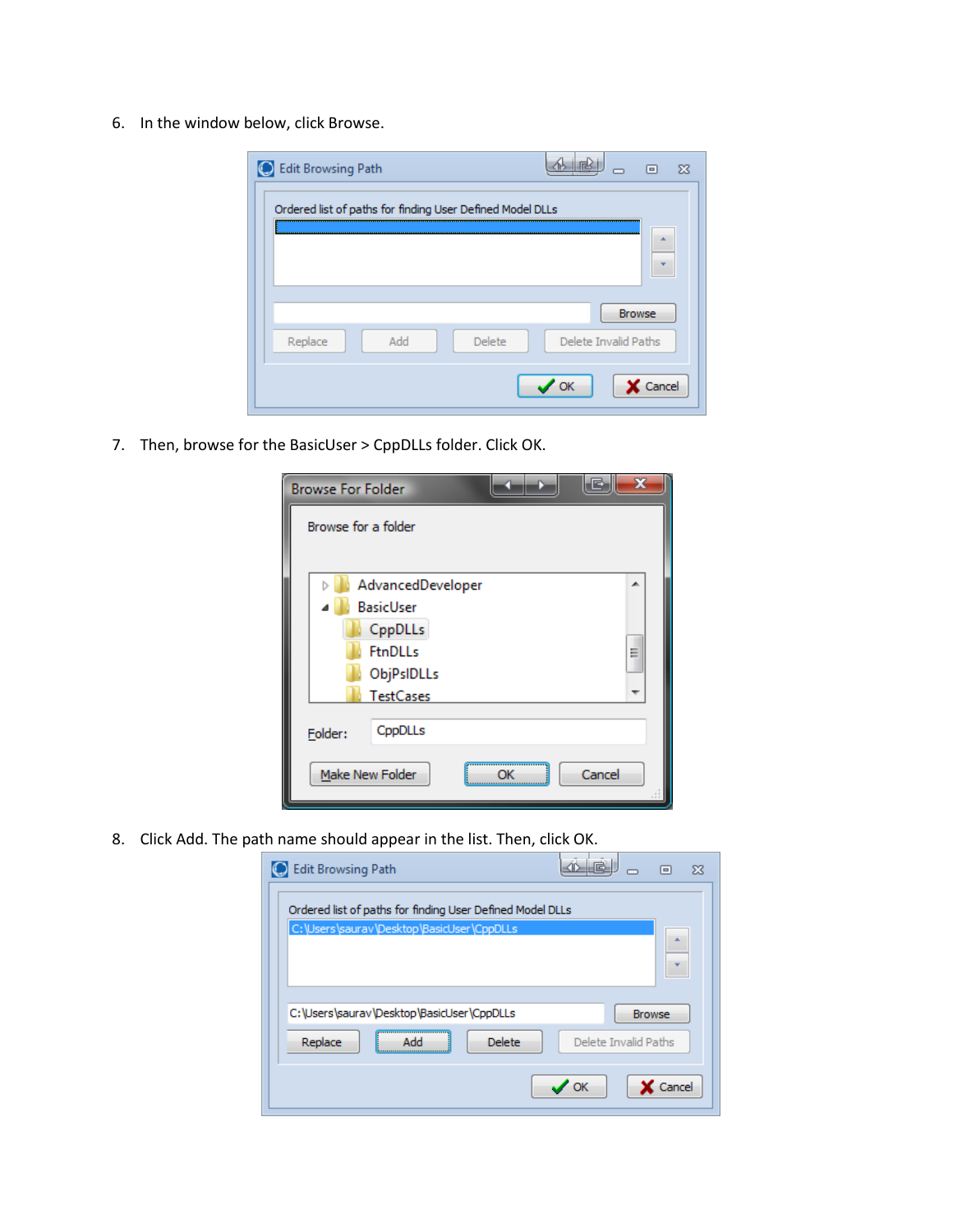9. Simulator scans the folder in the browsing path(s), and automatically loads and validates the DLLs. They are also categorized based on their model types. In this case, four DLLs are shown to have been loaded.



10. Click on Cpp\_IEEET1DM, and the following description should appear in the lower pane of this tab. This shows the DLL Functions' Names, Extra Objects Types, Default Parameter Values, States Description, Hard-Coded Signals Variable and Algebraic Variable Description. There should be no error message shown, and the dll should be ready for use. At this point, the user defined model is recognized by Simulator can be handled just like any built-in model.

|                                                                                                                                                                                                                                                                                | DLL Location    C:\Users\saurav\Desktop\BasicUser\CppDLLs\Cpp    IEEET1UDM.dll                                                                 |                                     |  |                                                                                                                                                                                                                                                                                                                               |                                                           |                                                                                                                                                                                                                                                                                                                                                                                                                                                                     |  |  |  |
|--------------------------------------------------------------------------------------------------------------------------------------------------------------------------------------------------------------------------------------------------------------------------------|------------------------------------------------------------------------------------------------------------------------------------------------|-------------------------------------|--|-------------------------------------------------------------------------------------------------------------------------------------------------------------------------------------------------------------------------------------------------------------------------------------------------------------------------------|-----------------------------------------------------------|---------------------------------------------------------------------------------------------------------------------------------------------------------------------------------------------------------------------------------------------------------------------------------------------------------------------------------------------------------------------------------------------------------------------------------------------------------------------|--|--|--|
|                                                                                                                                                                                                                                                                                | Model Type UserDefinedExciter                                                                                                                  |                                     |  |                                                                                                                                                                                                                                                                                                                               |                                                           |                                                                                                                                                                                                                                                                                                                                                                                                                                                                     |  |  |  |
| <b>DLL Functions</b><br><b>Names</b><br><b>Implemented Functions</b><br>modelClassName<br><b>DLLVersion</b><br>parameterName<br>stateName<br>allParamCounts<br><i>initializeYourself</i><br>getNonWindUpLimits<br>calculateFofX<br>ExciterEfieldOut<br><b>OtherObjectClass</b> | getDefaultParameterValue<br>SubIntervalPower2Exponent<br>PropagateIgnoredStateAndInput<br>Optional Functions Omitted<br>OtherObjectDescription | Extra Objects<br>Type (Description) |  | Model Name Cpp IEEET 1UDM<br>Parameters<br>Name [Default]<br>$0:$ Tr $[0]$<br>1: Ka [50]<br>2: Ta [0.04]<br>3: Vrmax [1]<br>4: Vrmin $[-1]$<br>5: Ke [0.06]<br>6: Te [0.06]<br>7: Kf [0.09]<br>$8:$ Tf $[1.46]$<br>9: Switch [0]<br>10: E1 [2.8]<br>11: SE(E1) [0.04]<br>12: E2 [3.73]<br>13: SE(E2) [0.33]<br>14: Spdmlt [0] | <b>States</b><br>Description<br>0: EField<br>2:VR<br>3:VF | Hard-Coded Signals<br>Algebraics<br>Variable [Description]<br>Variable [Description]<br>0: Vref (Voltage Reference)<br>1: Sensed Vt   1: Initial Efield<br>2: Field Current<br>3: Voltage Compensated<br>4: Generator Speed Deviation (pu)<br>5: Voltage Generator Terminal<br>6: Stabilizer Input (Vs)<br>7: Flag for active OEL (1 if active)<br>8: Over Excitation Limiter Signal<br>9: Flag for active UEL (1 if active)<br>10: Under Excitation Limiter Signal |  |  |  |
| signalSelection<br>getStringParamDefaultValue<br>TimeStepEnd<br>TimeStepEndAction                                                                                                                                                                                              |                                                                                                                                                |                                     |  |                                                                                                                                                                                                                                                                                                                               |                                                           |                                                                                                                                                                                                                                                                                                                                                                                                                                                                     |  |  |  |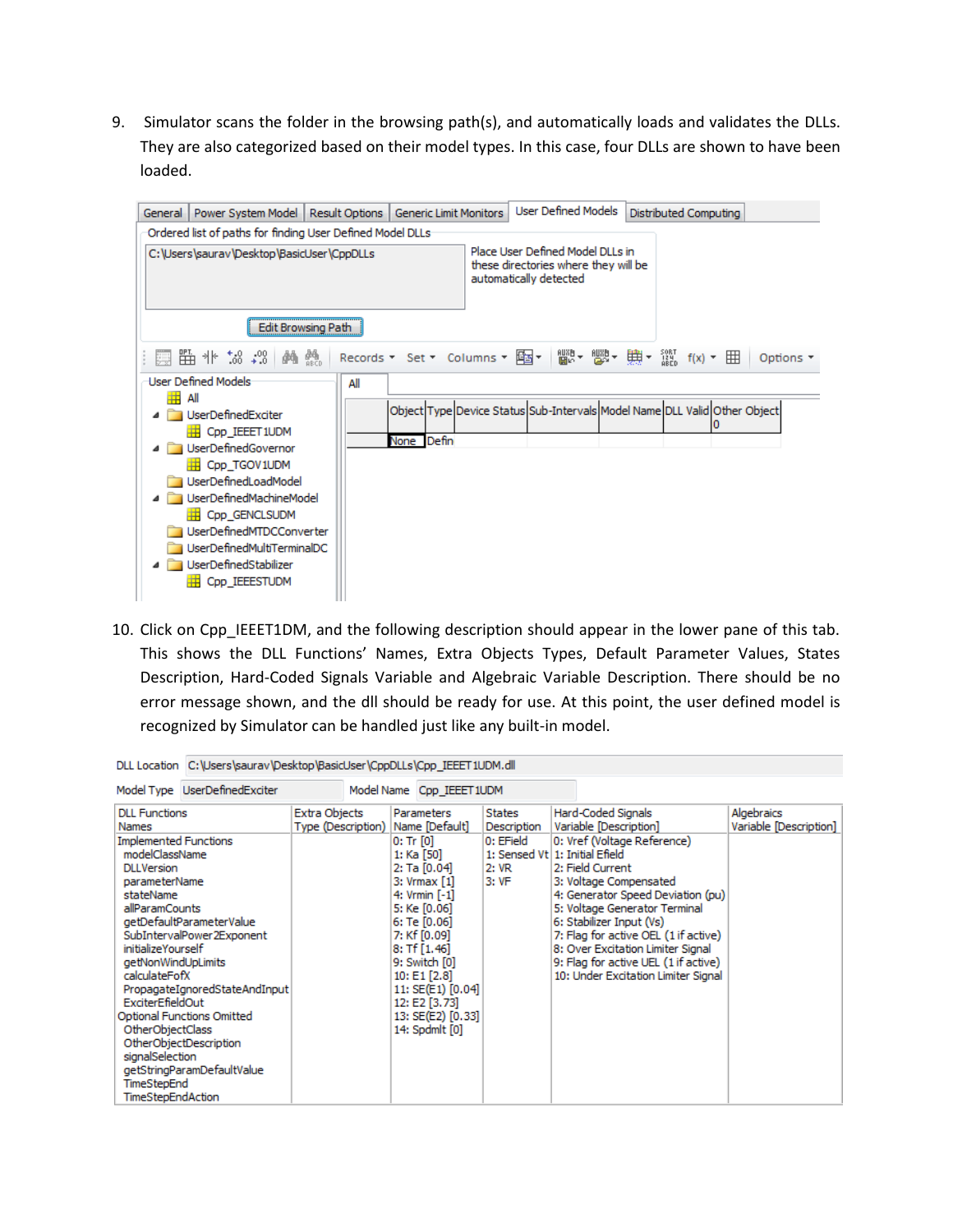11. Ensure you have clicked on the Cpp\_IEEET1DM, and then right click anywhere in the top-right pane, or on the word "None". Then, select Insert.

| User Defined Models:<br>₩                              | All                                  |                                                       |         |                        |                                   |                            |
|--------------------------------------------------------|--------------------------------------|-------------------------------------------------------|---------|------------------------|-----------------------------------|----------------------------|
| All<br><b>UserDefinedExciter</b>                       |                                      | Number of Bus ID                                      |         | <b>Model Name</b>      | Name Nominal Name of<br>kV of Bus |                            |
| E Cpp_IEEET 1UDM<br>UserDefinedGoverni                 |                                      |                                                       | None De |                        |                                   |                            |
| <b>HE Cpp TGOV1UDN</b><br>UserDefinedLoadMo            |                                      |                                                       | 薨       | Show Dialog            |                                   |                            |
| UserDefinedMachine<br>E Cpp_GENCLSUD                   |                                      |                                                       | 雝       | Display/Column Options |                                   |                            |
| UserDefinedMTDCCi<br><b>UserDefinedMultiTer</b>        | ∢<br><b>Contract</b>                 |                                                       | đã.     | Find                   | $Ctrl + F$                        |                            |
| <b>UserDefinedStabilize</b><br><b>HE Cpp_IEEESTUDM</b> | <b>DLL</b> Location                  | C:\Us                                                 | 疊       | Search for Text        |                                   | IEE                        |
|                                                        | Model Type                           | <b>UserDe</b>                                         |         | Insert<br>Delete       |                                   | IEE                        |
|                                                        | <b>DLL Functions</b><br><b>Names</b> | $\mathbf{r}$ and $\mathbf{r}$<br>$\ddot{\phantom{1}}$ |         | Geographic Data View   |                                   | <b>Irs</b><br><b>I</b> tau |

12. The Generator Information dialog box should be shown. Here, the built-in IEEET1 exciter model at Bus 1 will be replaced by an Cpp\_IEEET1UDM user defined exciter model. Click Insert.

| O                         |                          | Generator Information for Current Case                 |                    |                                 |                             |                     | 小喊                        | 同             | $\Sigma$ |
|---------------------------|--------------------------|--------------------------------------------------------|--------------------|---------------------------------|-----------------------------|---------------------|---------------------------|---------------|----------|
| <b>Bus Number</b>         | 1                        |                                                        | - 금                | Find By Number                  | <b>Status</b><br>O Open     |                     |                           |               |          |
| <b>Bus Name</b>           | Bus1                     |                                                        |                    | Find By Name                    | Closed                      |                     |                           |               |          |
| ID                        | 1                        |                                                        |                    | Find                            | Energized<br>O NO (Offline) |                     |                           |               |          |
| Area Name                 | 1(1)                     |                                                        |                    |                                 | ◎ YES (Online)              |                     |                           |               |          |
| Labels                    | no labels                |                                                        |                    |                                 | Fuel Type                   | Unknown             |                           |               |          |
|                           | Generator MVA Base       | 500.00                                                 |                    |                                 | Unit Type                   | UN (Unknown)        |                           |               |          |
| Power and Voltage Control |                          | OPF<br>Costs                                           | Faults             | Owners, Area, etc.              |                             | Stability<br>Custom |                           |               |          |
| Machine Models            | Exciters                 | <b>Governors</b>                                       | <b>Stabilizers</b> | Other Models                    |                             | Step-up Transformer | <b>Terminal and State</b> |               |          |
| Insert                    |                          | <b>Delete</b>                                          | Gen MVA Base       | 500.0                           |                             | Show Block Diagram  |                           | Create VCurve |          |
| Type Active - IEEET1      |                          |                                                        |                    | Active (only one may be active) |                             | Set to Defaults     |                           |               |          |
| Parameters                |                          |                                                        |                    |                                 |                             |                     |                           |               |          |
|                           |                          | PU values shown/entered using device base of 500.0 MVA |                    |                                 |                             |                     |                           |               |          |
| Tr                        | 0.0000                   | Te                                                     | 슦<br>0.6000        | E <sub>2</sub>                  | 3.7300                      |                     |                           |               |          |
| Ka                        | 50.0000                  | Κf                                                     | 승<br>0.0900        | SE(E2)                          | $0.3300 =$                  |                     |                           |               |          |
| Ta                        | 0.0400                   | Τf                                                     | $1.4600 \div$      | Spdmlt                          | $0.0000$ $\Rightarrow$      |                     |                           |               |          |
| Vrmax                     | $1.0000 \Leftrightarrow$ | Switch                                                 | ÷<br>0.0000        |                                 |                             |                     |                           |               |          |
| Vrmin                     | $-1,0000$                | E1                                                     | 2,8000             |                                 |                             |                     |                           |               |          |
| Кe                        | 승<br>$-0.0600$           | SE(E1)                                                 | 0.0400             |                                 |                             |                     |                           |               |          |
|                           |                          |                                                        |                    |                                 |                             |                     |                           |               |          |
| $\mathcal{S}$ ok          |                          | Save                                                   | X Cancel           |                                 | Help                        |                     | Print                     |               |          |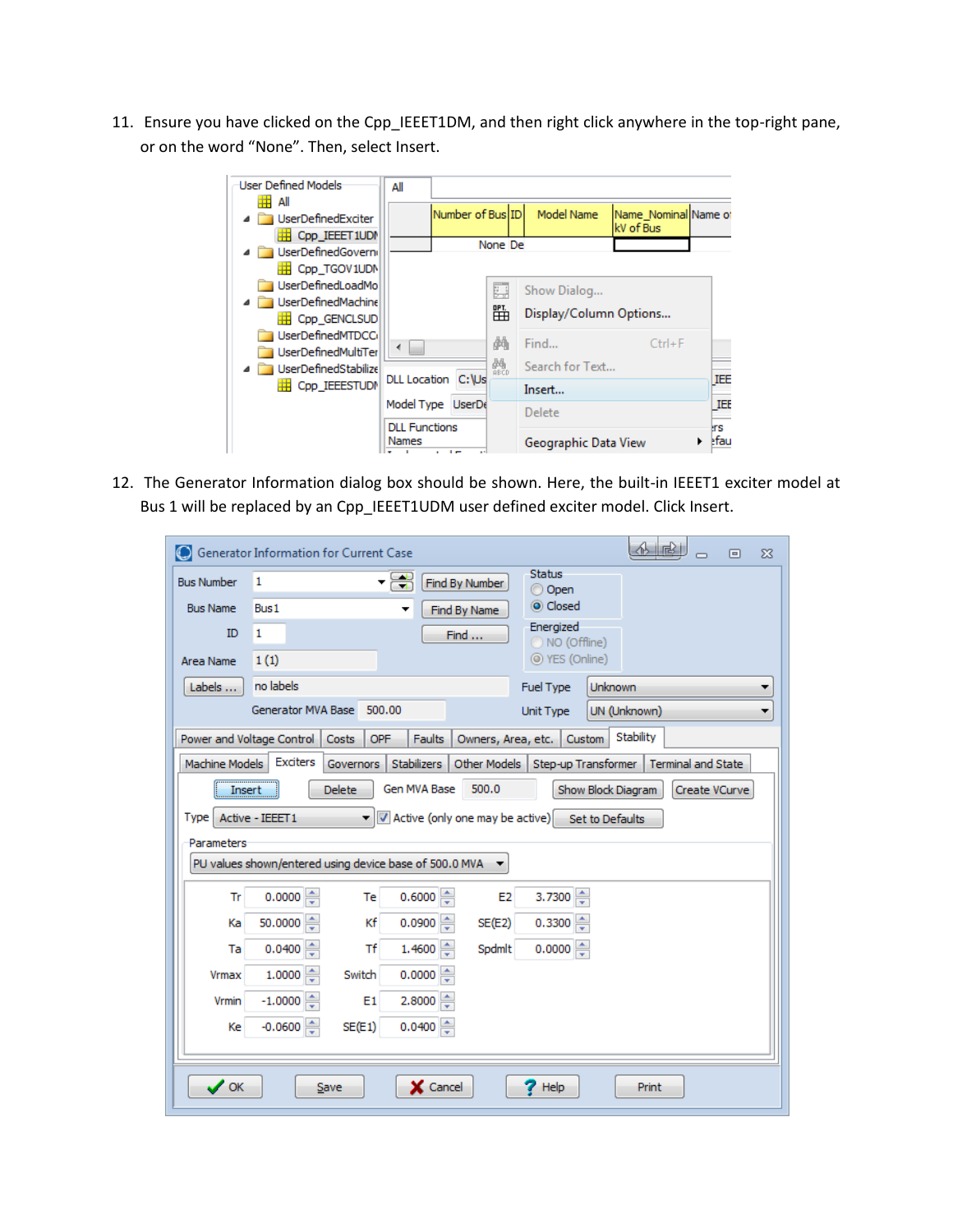13. Here, select Cpp\_IEEET1UDM. Click OK.

| Model Type<br>Χ                  |
|----------------------------------|
| Select Model from the Below List |
| --- AC7B<br>▴                    |
| — AC8B                           |
| $-BBSEX1$                        |
| - Cpp_IEEET1UDM                  |
| -DC3A                            |
| ≔ DC41B                          |
| $-$ EMAC 1T                      |
| $-$ ESAC1A                       |
| $-$ ESAC2A                       |
| $-$ ESAC3A                       |
| $-$ ESAC4A                       |
| $-$ FSAC5A                       |
| Show Models Supported By         |
| V PW Only V PTI                  |
| IBPA<br>$ V $ GE                 |
| V Limit Models by Machine Model  |
| Cancel<br>$\prime$ ok            |

14. Now the Cpp\_IEEET1UDM user defined exciter model has been inserted at Bus 1, and is ready for use. The default parameter values have been loaded from the DLL, which can be altered if needed. For now, leave the values as the defaults, click Save, and then OK.

| Machine Models   | Exciters                                               | <b>Governors</b> | Stabilizers            | Other Models                                         | Step-up Transformer | <b>Terminal and State</b> |
|------------------|--------------------------------------------------------|------------------|------------------------|------------------------------------------------------|---------------------|---------------------------|
| Insert           |                                                        | <b>Delete</b>    | Gen MVA Base           | 500.0                                                | Show Block Diagram  | Create VCurve             |
| Type             | Active - Cpp IEEET 1UDM                                |                  |                        | $\blacktriangledown$ Active (only one may be active) | Set to Defaults     |                           |
| Parameters       |                                                        |                  |                        |                                                      |                     |                           |
|                  | PU values shown/entered using device base of 500.0 MVA |                  |                        |                                                      |                     |                           |
| Tr               | 0.0000                                                 | Te               | $0.0600$ $\Rightarrow$ | E <sub>2</sub>                                       | 3.7300              |                           |
| Ka               | 50.0000                                                | Κf               | 0.0900                 | SE(E2)                                               | $0.3300 =$          |                           |
| Ta               | $0.0400 =$                                             | Τf               | $1.4600 =$             | Spdmlt                                               | 0.0000              |                           |
| Vrmax            | $1.0000 \div$                                          | Switch           | 0.0000                 |                                                      |                     |                           |
| Vrmin            | $-1.0000$                                              | E <sub>1</sub>   | $2.8000$ $\Rightarrow$ |                                                      |                     |                           |
| Кe               | $0.0600$ $\Rightarrow$                                 | SE(E1)           | 0.0400                 |                                                      |                     |                           |
|                  |                                                        |                  |                        |                                                      |                     |                           |
| $\mathcal{S}$ ok |                                                        | Save             | X Cancel               |                                                      | Help                | Print                     |

15. The model is now ready for use. This test case already contains a Transient Contingency named UDM\_COMBINED\_DEMO, which contains a fault at Bus 7. To execute the simulation, click on the Run Transient Stability button.